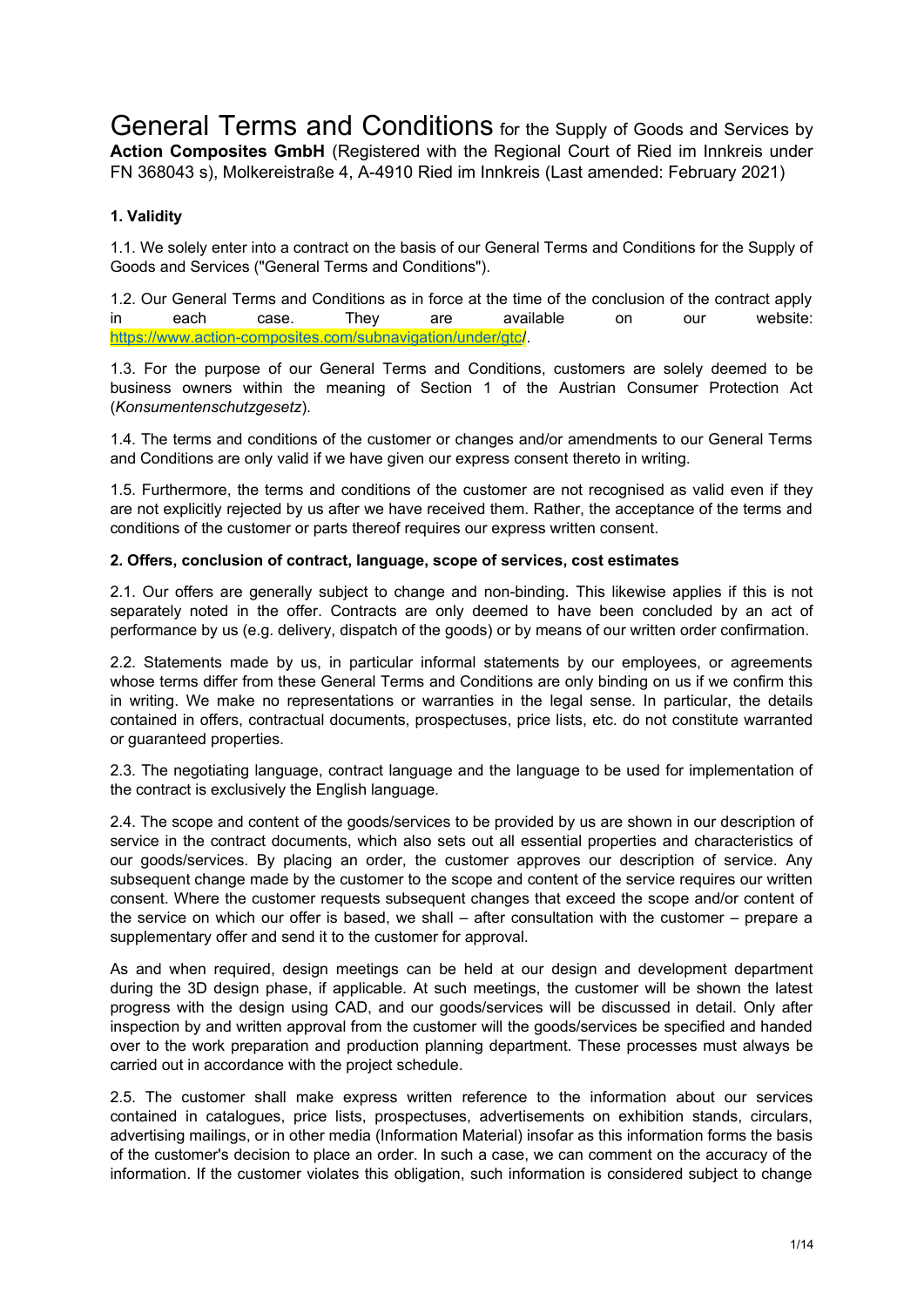and non-binding unless it is expressly declared in writing in our description of service that it forms part of the contract.

2.6. Cost estimates are prepared by us to the best of professional knowledge, but no guarantee of accuracy can be provided. We shall immediately inform the customer if, following conclusion of the contract, costs increase by more than 15%. Where it concerns unavoidable cost overruns of less than 15%, it is not necessary for us to provide separate notification and such costs may be invoiced without further ado. Unless agreed otherwise, cost estimates are provided against payment of a fee. If an order is placed with respect to all of the services covered by the cost estimate, the fee payable for the cost estimate will be credited to the customer.

2.7. Preliminary work requested by the customer, such as the creation of a schedule of services, project documents, plans, drawings and models, are likewise provided against payment of a fee unless otherwise agreed in writing.

2.8. Goods and services shall be supplied by us in accordance with the possibilities we have to supply such goods and services. In particular, the contract is concluded on condition that we will not perform or will only do so in part if we ourselves are not correctly or properly supplied. A declaration to that effect from our supplier is considered sufficient proof that we are, through no fault of our own, prevented from delivering goods/supplying a service. The customer shall be informed within an appropriate period in the event of the unavailability or only partial availability of the service. Where applicable, any consideration already paid shall be reimbursed.

### **3. Prices and packaging**

3.1. Prices are generally not to be understood as fixed prices. If prices have not been specified and are left open at the time of the conclusion of the contract, the list prices applicable on the day on which the goods/services are supplied will be payable. Unless otherwise agreed in writing, we invoice the customer separately for costs relating to an agreed assembly. All prices quoted are based on the dimensions currently known to us (component part without undercuts); initial sample prices are to be set separately.

3.2. There is a right to adequate remuneration for services ordered by the customer that are not covered by the original order.

3.3. Prices are quoted in euros ("€") plus VAT at the statutory rate and ex works (EXW), in accordance with Incoterms 2020, meaning the customer shall arrange collection from the plant/warehouse commissioned by us with supply. The customer shall bear the packaging, transport, loading and shipping costs, as well as customs duty and insurance costs.

3.4. In the absence of any agreement to the contrary, the goods shall be packaged in accordance with customary commercial practice so as to ensure that under normal transport conditions the goods do not sustain any damage while in transit to the specified destination. Part-specific reusable packaging shall be made available to us by the customer free of charge in sufficient quantities, failing which we are entitled to provide appropriate packaging and invoice the customer for the provision thereof. If costs are incurred for necessary packaging or packaging that has been expressly requested (e.g. for special quantities/dimensions), special marking and division, labelling or positioning work and the like, such costs are likewise added to the price on the basis of the expenditure incurred by us plus an appropriate handling fee and they are not covered by the agreed prices unless otherwise agreed in writing.

3.5. We are entitled at our discretion, and we are under an obligation at the request of the customer, to adjust the contractually agreed fees if since the conclusion of the contract changes of at least 5% have occurred with regard to a) labour costs by virtue of statute, ordinance, collective agreement or shop agreements, or b) other cost factors necessary for effecting performance, such as the cost of materials (e.g. due to changes in national and/or international prices for raw materials), changes to relevant exchange rates, taxes, customs duties, public charges, freight costs and other accompanying charges, etc. The adjustment is made to the extent the actual acquisition and manufacturing costs at the time of performance have changed compared with those at the time of conclusion of the contract, unless we are in delay.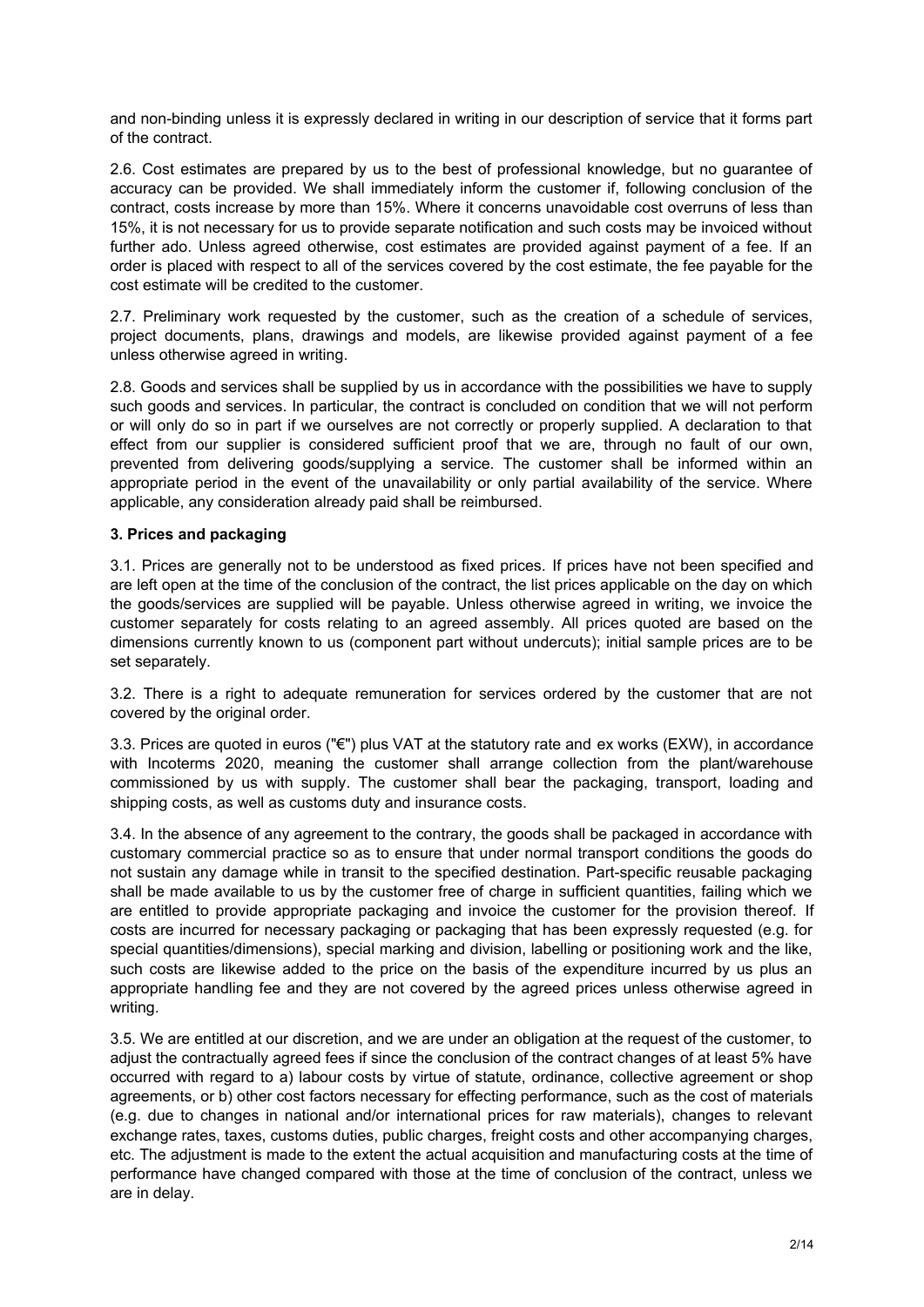3.6. It is agreed that the remuneration for continuing obligations is index-linked to the Consumer Price Index 2015. The month in which the contract was concluded serves as the basis therefor.

3.7. Travelling, daily allowance and overnight accommodation expenses are charged separately. Travelling time counts as working time.

3.8. We are only required to take back packaging if this has been expressly agreed.

3.9. The customer shall arrange the proper and environmentally-sound disposal of waste materials. If we are commissioned separately to provide such a service, the customer shall further pay to the extent agreed herefor, in the absence of agreement thereon, an adequate remuneration.

3.10. In the case of repair orders, the services deemed expedient by us are provided and charged on a time and materials basis. This also applies to services the expediency of which only becomes apparent during execution of the order, in which case it is not necessary to give the customer special notification.

#### **4. Data protection, cookies, and duty of confidentiality**

4.1. In our privacy policy available at [https://www.action-composites.com/subnavigation/under/privacy](https://www.action-composites.com/subnavigation/under/privacy-policy/)[policy/](https://www.action-composites.com/subnavigation/under/privacy-policy/), we inform data subjects – in compliance with our duties to provide information under Articles 13 and 14 GDPR – why we collect their data and in what form we process it if (i) they visit our website or are a prospective customer of ours, (ii) they are a (potential) customer of ours or one of its contact persons, (iii) they are one of our suppliers or business partners, or (iv) they apply for a job with us, and we also inform data subjects about the use of cookies.

4.2. In connection with the supply of our goods/services, we make various confidential information ("Confidential Information") accessible or available to our customer, and our customer may otherwise become aware of Confidential Information. No later than upon receipt of such Confidential Information, including in particular the information and items referred to in section 14.1., as well as other drawings, quotations or other sketches, photographs, descriptions, calculations, formulas, test results, knowledge and know-how, concepts, data stored on electronic data carriers, sample parts, prototypes, items, etc., whether in oral, written, graphic, electronic or any other form, our customer acknowledges our rights thereto and its duty to maintain absolute secrecy with respect to such Confidential Information. Confidential Information also includes, in particular, information created in connection with the project and information resulting therefrom. This obligation shall also be imposed on any and all subsequent purchasers and legal successors. This applies in particular to products developed specifically for our customer and/or generally by us.

4.3. Our customer undertakes not to disclose or make Confidential Information available to third parties, whether in whole or in part, without our prior written consent and to take all necessary precautions to prevent unauthorised persons from gaining access to such information. In principle, our customer may use Confidential Information for the intended use of the corresponding product/work. However, our prior written approval must be sought and obtained and our instructions followed if the intended use of the product/work in question could lead to Confidential Information being made public. Any resulting information must be kept absolutely secret by our customer until such time as it receives further instructions from us.

In any event, any use outside of the scope of the contract or after its termination is prohibited, both for our customer's own purposes and for the purposes of a third party, regardless of whether use is made of such information in its original form or in a modified or processed form.

4.4. This obligation continues to apply even after the date of termination of the present contract or business relationship.

4.5. In the case of orders that have not been placed, all Confidential Information shall be returned to us automatically within three working days, and in the case of orders placed, such information shall be returned to us at any time upon request. All copies must be destroyed.

In particular, the customer shall also return all Confidential information and permanently delete or render unusable any copies, including electronic copies, from the time at which it ceases making use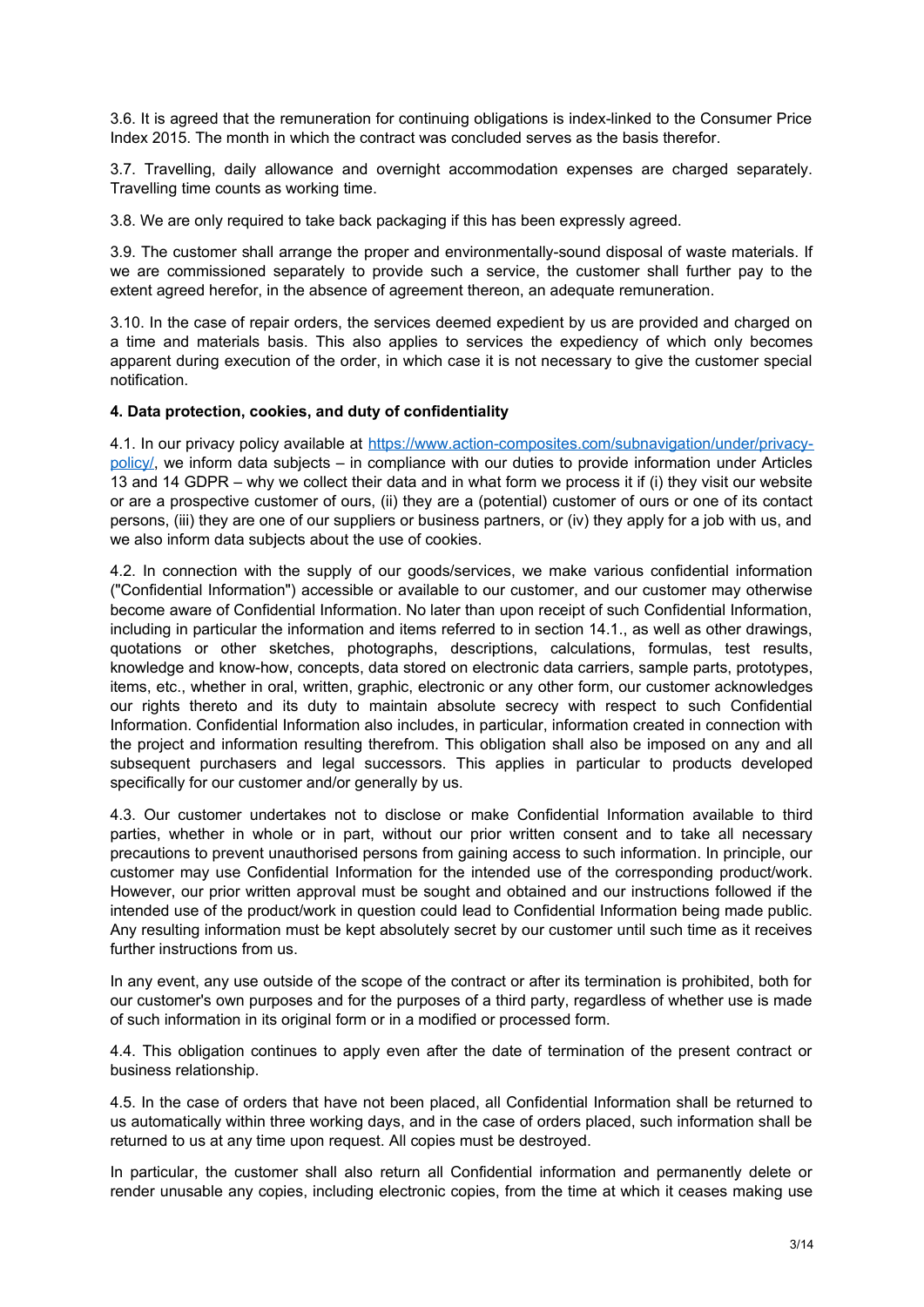of the product/work. A right of retention for the customer, on any grounds whatsoever, is expressly excluded.

4.6. The duty of confidentiality to which the customer is subject also encompasses and extends to all employees or commissioned third parties acting on the customer's behalf, regardless of the nature and legal form of the relationship. The customer undertakes to impose appropriate duties of confidentiality on this group of persons and to regularly draw attention thereto. The identities of the persons belonging to this group shall be disclosed to us upon our request, and the customer shall furnish proof of the imposition of the duty of confidentiality.

4.7. We will use the information provided to us by our customer that is marked as "confidential" or "secret" solely for the purpose of supplying the goods/services and we will return this information upon request. Our rights under section 14.4. remain unaffected unless we use information marked as "confidential" or "secret" directly or in unaltered form.

#### **5. Payment**

5.1. Unless payment terms have been agreed in individual cases that differ from those below, payment for our services falls due as follows:

a) Construction costs for tools: 1/3 at the time the order is placed, 1/3 upon completion of the tool, 1/3 following approval of the initial sample, but no later than 30 days after the initial sample is handed over to the customer;

b) Development costs: 100 % at the time the order is placed;

c) Initial sample costs: 100% following approval of the initial sample, but no later than 30 days after the initial sample is handed over to the customer;

d) Components (series): 100 % after the respective deliveries.

5.2. All payments shall be made by bank transfer within 30 days of the invoice date without any deductions and free of charges to our paying agent. The customer is in default of payment if payment has not been made upon expiry of this period. In any event, cash discounts and/or other price reductions are excluded.

5.3. We are not bound by any payment dedications that are made by the customer (e.g. on the remittance slip). We are entitled to use payments, irrespective of any dedication made, to settle the oldest outstanding invoice items plus any default interest accrued thereon and costs, in the following order: costs, interest, principal claim.

5.4. If i) the customer defaults on an agreed payment or fails to effect another performance in connection with this or another existing legal relationship with us or ii) there is a material deterioration in the financial circumstances of the customer following conclusion of the contract or iii) we become aware of circumstances which are likely to diminish the creditworthiness of the customer, we are – without prejudice to our other rights – entitled to a) postpone performance of our own obligations until such time as performance is effected by the customer and extend the performance period accordingly, b) accelerate payment of all outstanding receivables from this and other transactions and c) only perform this and other transactions and/or outstanding performances against advance payment.

5.5. In case of payment default, the customer shall reimburse to us the costs incurred for issuing reminders and collecting payment insofar as such is necessary for taking appropriate legal action. This includes in any case the cost of two reminder letters at the present standard market rate of at least EUR 40.00 per reminder as well as a reminder letter sent by the attorney in charge of collection. The assertion of other rights and claims remains unaffected.

5.6. The customer is authorised to set off claims only if and to the extent that counterclaims have been established as binding by a court of law (*res judicata*) or have been recognised by us. The customer is not entitled to withhold payments. In particular, the customer is not entitled to withhold payments due to warranty claims or other counterclaims.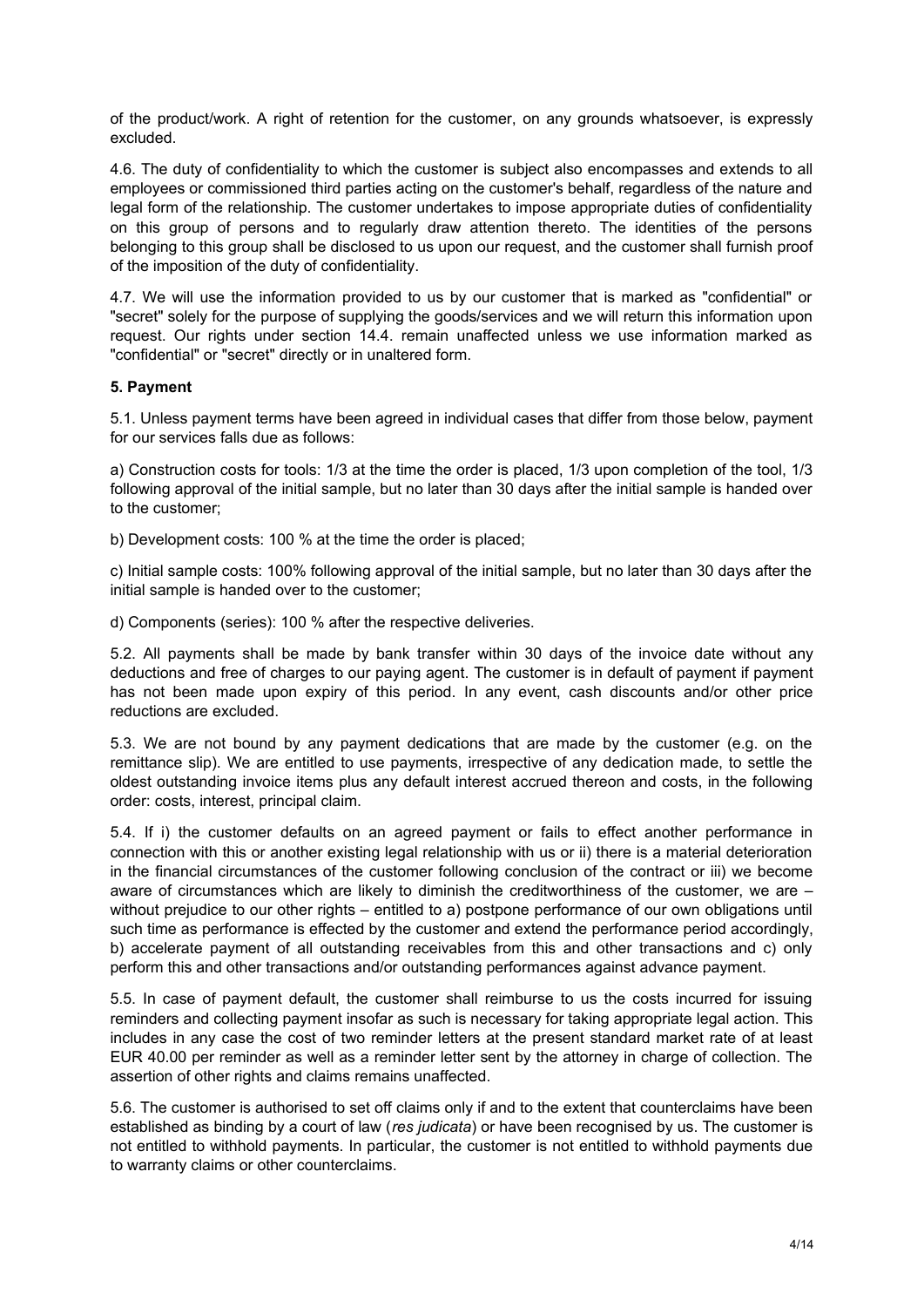5.7. In the case of payment default by the customer, we are entitled to charge statutory default interest at the rate applicable to corporate transactions.

## **6. Withdrawal from the contract**

6.1. Irrespective of our other rights, we are entitled to withdraw from the contract with the customer a) if its performance or the commencement, continuation or completion of the service is impossible for reasons attributable to the customer or if it becomes impossible or is further delayed despite the setting of an appropriate grace period, b) if there are reasons to doubt the customer's ability to meet its financial obligations and the customer, when requested to do so by us, neither makes an advance payment nor provides suitable collateral prior to our performance, or c) if the extension of the performance period amounts in total to more than half of the originally agreed performance period owing to the circumstances specified in 9.4 below, but at least three months.

6.2. For the reasons stated above, our withdrawal may also be declared with respect to an outstanding part of the service.

6.3. If an application for insolvency proceedings is made against the assets of the customer or such proceedings are opened or an application for insolvency proceedings is dismissed due to a lack of sufficient assets, we are entitled to withdraw from the contract without setting a grace period. If this right of withdrawal is exercised, it will immediately become effective at the time the decision is taken not to continue the business of the customer. If the business is continued, withdrawal only becomes effective six months after the opening of insolvency proceedings. In the event of withdrawal, termination of the contract occurs with immediate effect provided the insolvency law to which the customer is subject does not preclude this or if termination of the contract is imperative for the purpose of avoiding serious economic disadvantages on our part.

6.4. Without prejudice to our other rights, we are in the case of withdrawal entitled to a) charge for any performance or partial performance already effected in accordance with the contract and to demand payment therefor (this also applies to any performance which has not yet been accepted by the customer, as well as to any preparatory acts performed by us), b) demand the return of any items already supplied or c) demand fixed compensation from the customer in the amount of 50% of the order value plus VAT without having to furnish proof of actual damage sustained. The assertion of a claim for higher damages and/or a claim over and above the remaining damage and other claims is permitted. The customer's obligation to pay damages is independent of fault.

6.5. The assertion of claims by the customer for lesion beyond moiety (*laesio enormis*), mistake or on the grounds that the basis of the transaction has ceased to exist, is excluded.

### **7. The customer's cooperation obligation and the provision of equipment and materials**

7.1. The customer shall arrange at its expense all necessary third party approvals as well as notifications issued to and approvals granted by authorities.

7.2. If specific regulations under public law or other binding standards apply to any location at which the customer will make use of our goods/services, the customer shall inform us thereof prior to placing the order insofar as our goods/services are affected or may be affected thereby. If the customer fails to comply with this obligation, it is liable for any and all damage arising therefrom, including, for example, claims made against us by third parties due to non-compliance with these regulations or standards; the customer itself does not have warranty claims or claims for damages of any kind whatsoever against us.

7.3. The customer may not assign claims and/or rights arising from the contractual relationship without our written consent.

7.4. Plans, CAD files, etc., prepared by us shall be carefully reviewed immediately following their receipt by the customer. They are deemed to have been approved as soon as the customer has given its approval. We assume no liability for delays and any overrun of an agreed schedule as a result of the customer failing to conduct a review and give its approval without undue delay. The customer shall reimburse to us any additional costs we incur resulting from a delay caused by the customer's failure to conduct a review and issue its approval. If such documents are not produced by us but by a third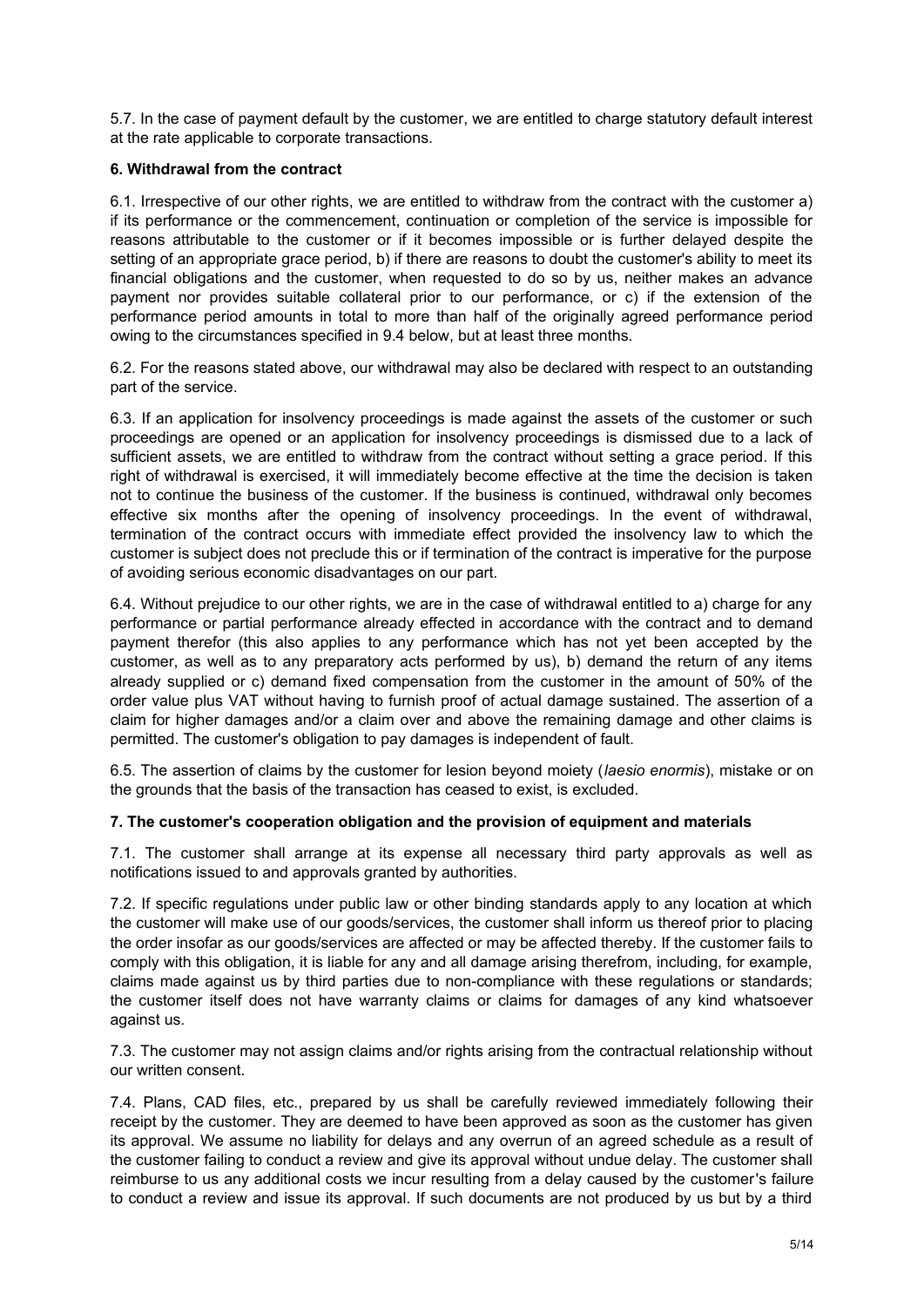party, we assume no liability for any fault on the part of the third party, but only for negligence in selecting this third party. However, such negligence (*culpa in eligendo*) is excluded if the commissioning of the third party is made at the customer's request.

7.5. If tools, equipment or other materials are provided by the customer, we are entitled to charge an appropriate handling fee after consultation with the customer. Failing express agreement, this fee amounts to 5% of the value of the tools, equipment and/or materials provided.

7.6. Such equipment and other materials provided by the customer are not the subject of any warranty and/or liability on our part.

### **8. Acceptance, performance, and changes to our service**

8.1. Initial samples prepared and made available by us shall be carefully reviewed immediately following their receipt by the customer. We are entitled at our request to participate in the review. Initial samples are deemed to have been approved and accepted as soon as the customer has given its approval in writing. We assume no liability for delays and any overrun of an agreed schedule as a result of the customer failing to conduct a review and give its approval without undue delay. The customer shall reimburse to us any additional costs we incur resulting from a delay caused by the customer's failure to conduct a review and issue its approval.

8.2. The partial supply of goods or services is permitted and may be invoiced separately. Complaints made with regard to the partial supply of goods or services do not entitle the customer to refuse the remaining part of the goods or services to be supplied.

8.3. If delivery on call is agreed, the object of performance is deemed to have been called no later than six months after the order is placed.

8.4. We deliver ex works (EXW), in accordance with Incoterms 2020, from the plant/warehouse commissioned by us with supply.

8.5. We are also entitled to employ the services of subcontractors who have not undergone the process of certification (ISO or similar) and we also do not assume any liability for ensuring that subcontractors whose services we employ are appropriately certified.

8.6. Objectively justified, minor changes to the performance of our service which are acceptable to the customer are deemed to have been approved in advance.

8.7. Where a modification or amendment is made to the order for any reason whatsoever after the order is placed, the performance periods/dates are extended and/or postponed by an appropriate period.

8.8. If the customer wishes performance to be effected within a shorter period of time following conclusion of the contract, this constitutes a contract amendment. Overtime may become necessary as a result and/or additional costs may be incurred by expediting the procurement of materials, and the fee payable is increased appropriately in such cases in proportion to the necessary additional work and expense.

8.9. We shall notify the customer if, at the time at which the goods or services are to be supplied, it becomes apparent that the goods/services cannot or should not be provided in the form agreed for technical or other reasons. If the customer decides to proceed with the supply of the goods/services by us in the form that is now recognised as being necessary, the customer shall pay all additional costs associated therewith. If, however, the customer decides in this case not to have the goods supplied or services rendered in the manner we deem necessary and instead insists on the previously agreed performance, we are entitled to withdraw from the contract and demand payment from the customer of the originally agreed remuneration, less the expenses we have not incurred as a result of not rendering the service or the gains we have made by making other use thereof or the gains we have intentionally failed to make. Notwithstanding the foregoing, we are also entitled to supply our goods/services in accordance with the wishes of the customer, but in such a case we are released and exempt from all warranty claims and claims for damages that would not have arisen had the customer accepted the changes proposed by us.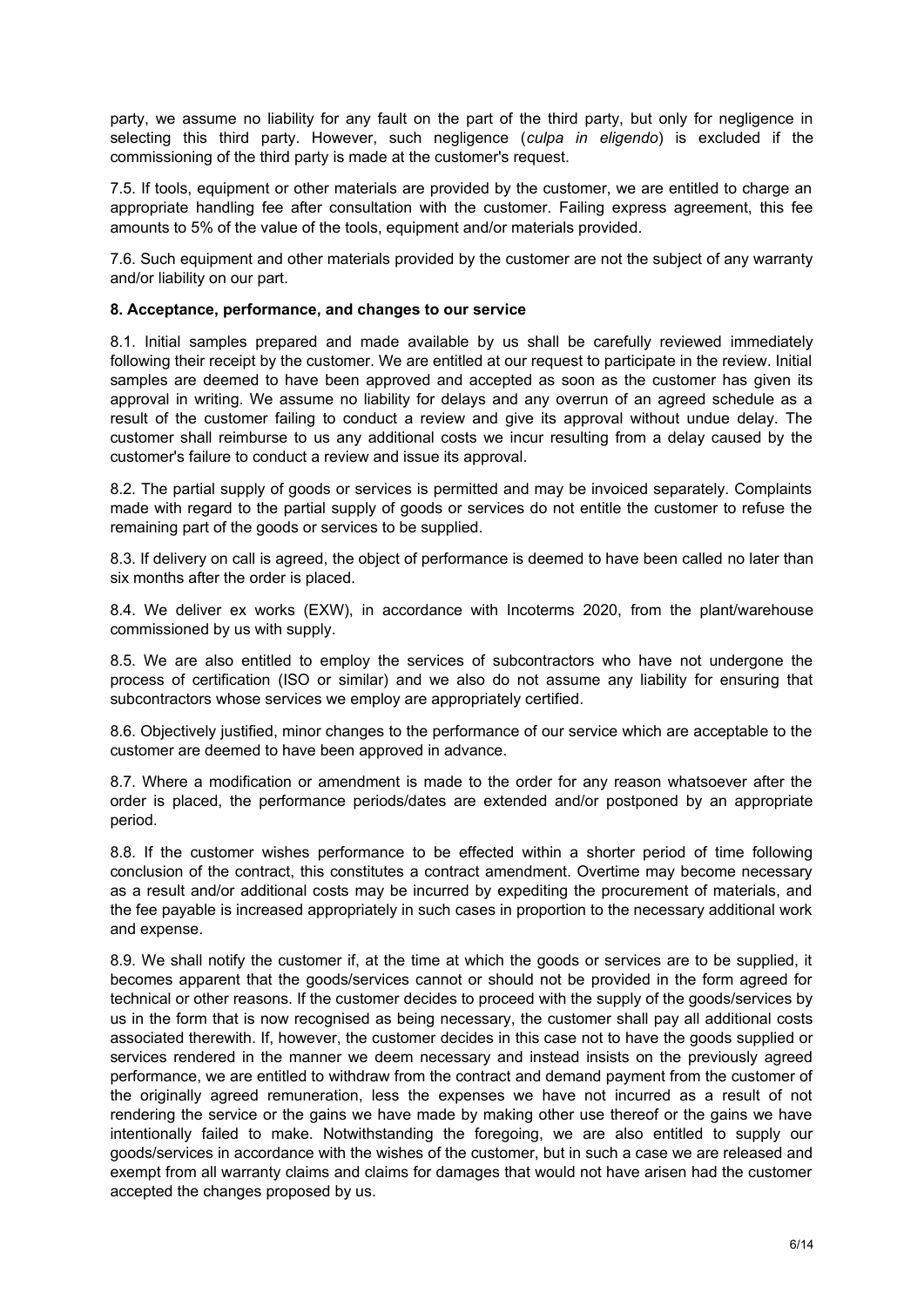8.10. A reduction in the scope of our goods/services is permissible only with our express written consent. If we do not give our consent, the customer shall pay us the remuneration agreed under the contract also with respect to those goods/services that are not to be provided by us at the customer's request or behest. However, we are obliged to deduct the expenses we have not incurred as a result of not rendering the service or the gains we have made by making other use thereof or the gains we have intentionally failed to make.

8.11. An extension of the scope of the goods/services to be supplied by us is permissible only with our express written consent. We are not obliged to deliver larger quantities or the same quantities sooner than the delivery times agreed in the original contract. If we refuse to consent to an increase in the quantity or to delivery of the same quantity sooner than the agreed delivery time, the customer is entitled to withdraw from the contract, but it shall pay us the originally agreed remuneration, less the expenses we have not incurred as a result of not rendering the service or the gains we have made by making other use thereof or the gains we have intentionally failed to make.

### **9. Periods and dates of performance**

9.1. In the absence of any agreement to the contrary, the periods/dates of performance commence no later than: a) the date on which the signed order confirmation is returned to us; b) the date on which all legal, technical and commercial requirements to which the customer is subject under the agreement have been fulfilled; c) the date on which we have received a down payment prior to supply of the goods/services and/or a payment guarantee is issued or otherwise provided; or d) the date on which all other obligations to which the customer is subject have been duly fulfilled.

The periods/dates of performance are observed if notice of readiness to supply the goods/services has been given by the time they expire. We reserve the right to object to non-performance, incomplete performance and/or improper performance of the contract.

9.2. We specify estimated yet non-binding periods/dates of performance in the contract documents. After the expiry of the anticipated periods/dates of performance, we are in default with performance as soon as it can be demonstrated that we have received a written reminder from the customer sent by registered mail that sets an appropriate grace period that under no circumstances amounts to fewer than 14 days. In the case of custom-made items in particular, the grace period must be calculated to take due account of the fact that we are unable to make any other use of parts already produced.

9.3. The customer is not entitled to postpone or reschedule periods/dates of performance for any reason whatsoever without our written consent.

9.4. In the event of unforeseeable circumstances or circumstances beyond the control of the parties, such as cases of force majeure preventing compliance with the intended periods/dates of performance, such periods/dates are in any case extended/postponed by the duration of these circumstances; this includes in particular diseases, epidemics, pandemics, armed conflicts, interventions and prohibitions by public authorities, transport and customs clearance delays, damage sustained in transit, energy and raw material shortages, employment disputes, and the loss of a major supplier which cannot easily be replaced. The aforementioned circumstances also entitle us to extend and/or postpone the periods/dates of performance if our suppliers are affected by such circumstances.

9.5. If commencement of the service to be provided or implementation thereof is delayed or interrupted by circumstances attributable to the customer, in particular due to a violation of the cooperation obligations specified in section 7., the periods of performance are extended accordingly and the completion dates are postponed accordingly.

9.6. Penalty provisions shall be agreed separately and only become applicable if confirmed by us in writing. Penalties are generally excluded except in those cases where a separate agreement is reached in this respect.

### **10. Risk assumption and shipment**

10.1. The performance and price risk passes to the customer at the time at which the goods are handed over to the forwarding agent or the carrier, but no later than the time at which they leave our warehouse or if the customer is in default of acceptance.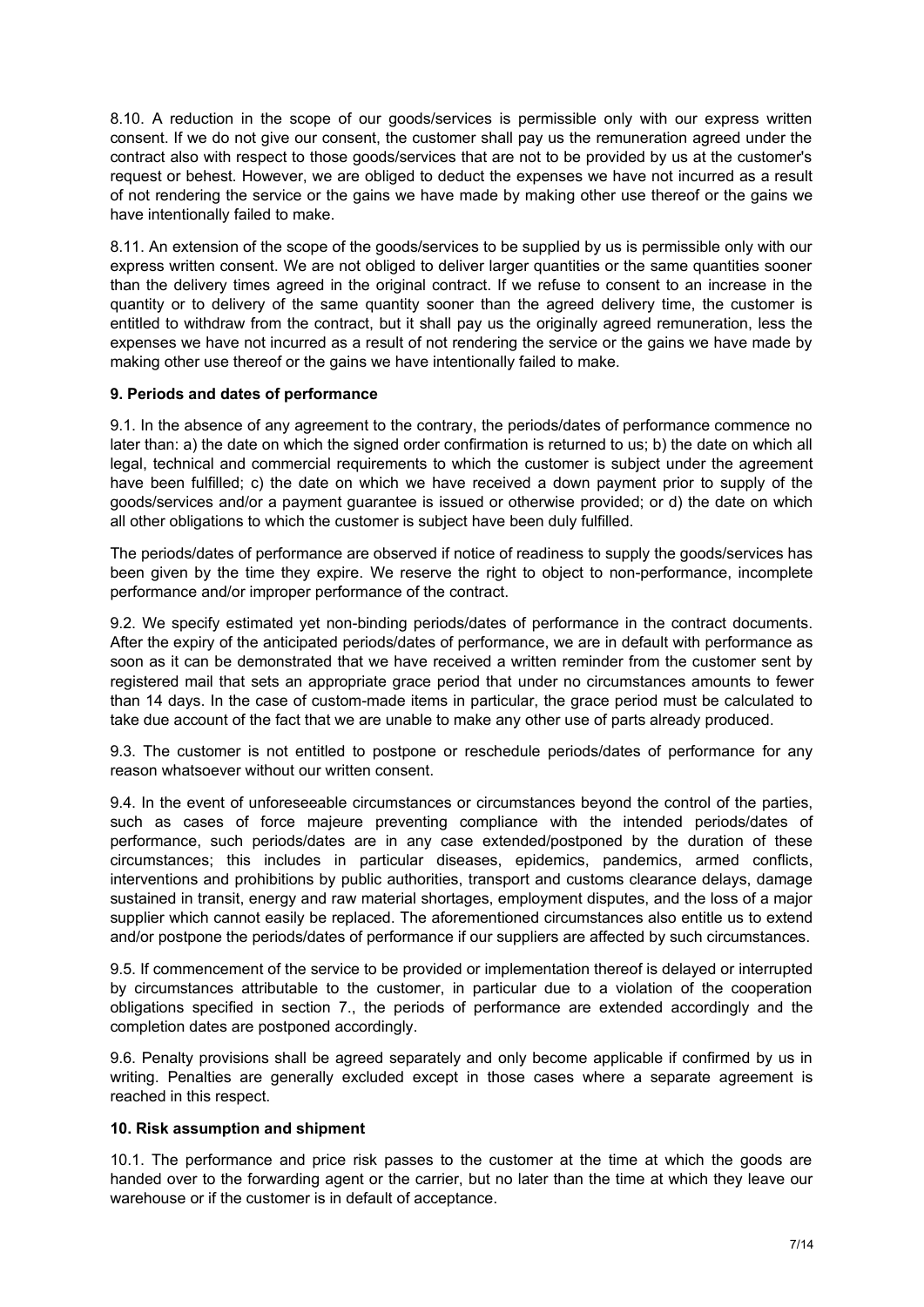10.2. In the case of shipments, we are entitled to charge packing and shipping costs and collect payment from the customer on a cash on delivery basis if the customer defaults on a payment due under the existing business relationship with us or if a credit limit agreed with us has been exceeded.

10.3. The shipping method is chosen at our discretion. We will invoice the customer separately if the customer requests a special mode of transport or a special means of transportation.

### **11. Default of acceptance**

11.1. If the customer is in default of acceptance (refusal of acceptance, delay in advance services, no request within an appropriate period in the case of orders for goods to be delivered on call) for more than two weeks and the customer, despite the setting of an appropriate grace period, has not remedied the circumstances attributable to it which are delaying or impeding performance of the service, we may – while the agreement remains in effect – otherwise dispose of the materials set aside for performance of the service provided that in case of continuation of the performance of the services we procure such materials again within an appropriate period depending on the particular circumstances.

11.2. In case of default of acceptance by the customer, we are likewise entitled at our option – while insisting upon the performance of the contract – to ship the goods to the customer or to store the goods for the customer at its expense and risk. In the case of storage, we are entitled either to store the goods ourselves and charge a standard fee for storage or have the goods stored in the customer's name and for its account by third parties.

11.3. If however the customer is in default of acceptance, we also have the right to withdraw immediately from the contract after an appropriate grace period expires without result and to resell the materials set aside for performance of the service after successfully having withdrawn from the contract or otherwise dispose of them.

11.4. The assertion of our other rights and claims remains unaffected.

### **12. Reservation of title**

12.1. The goods/services supplied or otherwise delivered by us remain our property until such time as payment is received in full. Furthermore, we retain title to the goods until all receivables due from the business relationship with the customer are settled in full. If the value of the goods to which title is reserved exceeds the receivables to be secured from the business relationship by more than 20%, we shall release a corresponding portion of the security interest at the request of the customer.

12.2. The customer shall treat the goods with care for the duration of the period during which title is retained. Insofar as maintenance and/or inspection works are required, the customer shall have such works carried out on a regular basis at its own expense. The customer shall inform us immediately in writing of any seizure of the goods by third parties, in particular of any enforcement measures taken, as well as of any damage to or the destruction of the goods. In such cases, the customer shall also make the third party aware of our ownership rights. The customer shall notify us immediately of a change in ownership of the goods, as well as any change in its own address. The customer shall compensate us for all loss, damage and costs resulting from a violation of these obligations and from intervention measures that prove necessary to protect against seizure of the goods by third parties.

12.3. If the customer is a reseller, it is entitled to continue to resell the goods in the ordinary course of business. It assigns to us in advance all existing receivables equivalent to the invoice amount which are due to it from third parties as a result of the sale. The customer shall make a corresponding statement of assignment in its books or on its commercial invoices. We accept this assignment. Following assignment, the customer is empowered to collect the receivables so long as it meets all of its payment obligations toward us and/or until such time as this is revoked by us. We reserve the right to collect receivables ourselves as soon as the customer fails to meet its payment obligations properly and defaults on payment. Moreover, reselling is only permitted if we have been notified in advance in a timely manner and have been provided with the name and address of the buyer, and on condition that we have given our express written consent to the sale. In the event we have given consent, sentences 2 to 6 above in this section 12.3 will apply mutatis mutandis.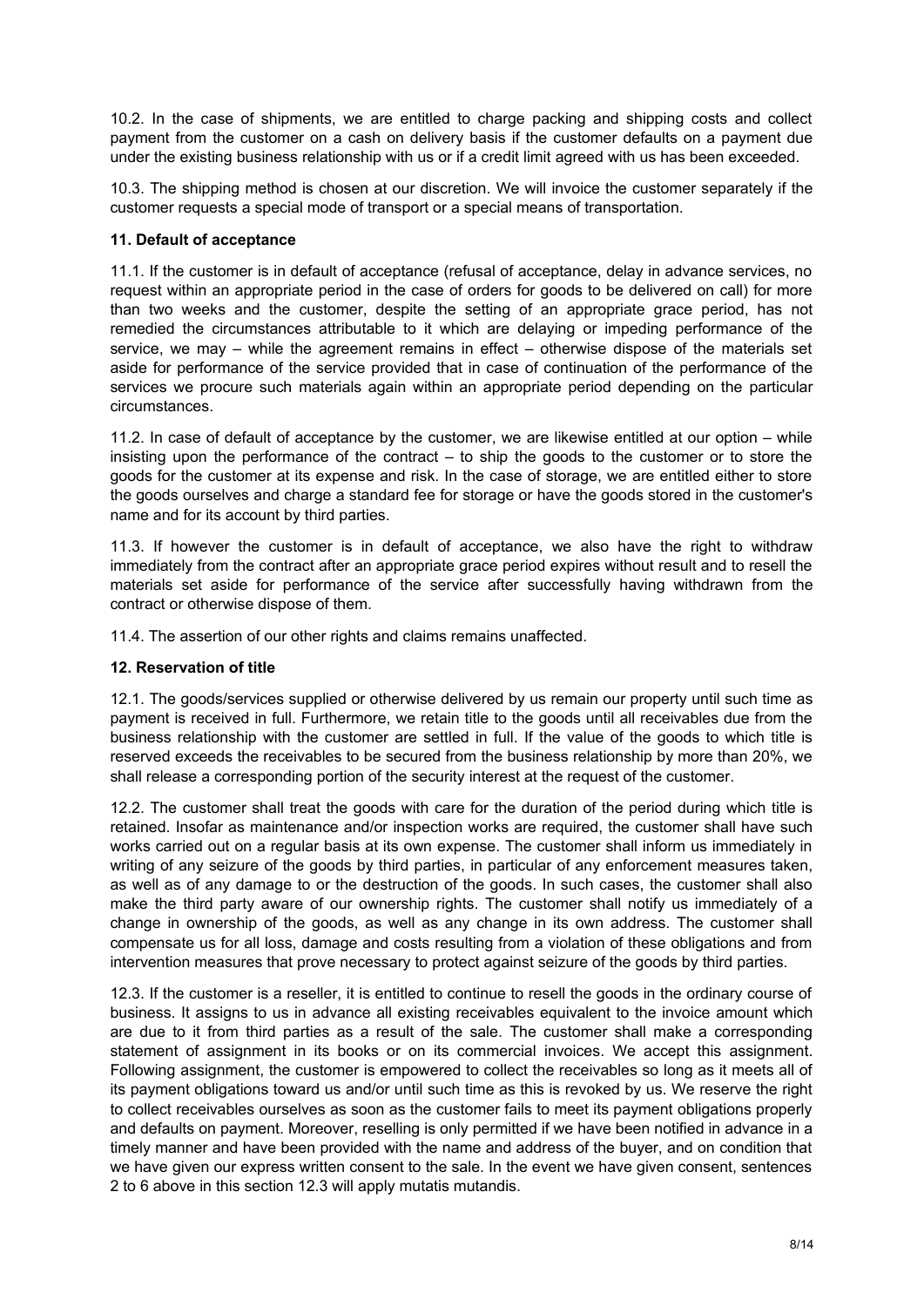12.4. The customer gives his express agreement that we may – to the extent this is acceptable for the customer – enter the premises at which the goods subject to reservation of title are being held in order to assert our right thereto, in particular to assess our goods to which title is reserved and to label them as such, after giving reasonable advance notice.

12.5. The customer shall bear all necessary and reasonable costs for taking appropriate legal action.

12.6. In the event the customer acts contrary to the terms of the agreement, in particular in case of payment default, we are entitled to withdraw from the contract and/or demand return of the goods. In addition, we are entitled in the event of a violation of an obligation under clause 12.2 above to withdraw from the contract and/or demand return of the goods. Asserting our right to reservation of title only constitutes withdrawal from the contract if this is explicitly stated.

12.7. We may realise the best possible price for any reclaimed goods subject to reservation of title on the open market.

12.8. Until all of our receivables are paid in full, the goods subject to reservation of title may not be pledged, assigned by way of collateral or otherwise encumbered with third party rights.

12.9. The treatment and processing of the goods by the customer shall at all times be made in our name and on our behalf. If the goods are processed, we acquire co-ownership of the new item in relation to the value of the goods supplied by us. The same applies in those cases where the goods are processed or combined with other items which do not belong to us.

#### **13. Third party rights**

13.1. In respect of goods/services manufactured by us according to the customer's documentation (construction specifications, drawings, models or other specifications, etc.), the customer solely assumes liability for ensuring that third party rights are not infringed by such goods/services.

13.2. If third party rights are nevertheless asserted, we are entitled to halt production of the goods/services at the risk of the customer until such time as the issue surrounding third party rights is clarified, save where the claims are patently unjustified.

13.3. The customer shall upon first request hold us completely free and harmless with regard to any such infringement of third party rights. Likewise, we may seek compensation from the customer for the necessary and expedient costs incurred by us.

13.4. We are entitled to demand from the customer the payment of an appropriate advance on any procedural costs.

13.5. Unless otherwise agreed, we shall supply goods or services free and clear of third party intellectual property rights only in the country in which the place of delivery/performance is located. Insofar as a third party asserts justified claims against the customer on account of the infringement of intellectual property rights as a result of the supply of goods/services by us and used in accordance with the contract, we are liable vis-à-vis the customer within the period specified in section 15.1 as follows: a) we shall – at our option and expense – either obtain a right of use for the relevant goods/services, effect changes so that the intellectual property right is not infringed or provide a replacement. Where this is not possible for us on terms and conditions which are fair and reasonable, the customer may avail itself of its statutory conversion or price reduction rights; b) our obligation to pay compensation is set out in section 16.; c) our aforementioned obligations only exist to the extent that the customer immediately informs us in writing of the claims asserted by third parties, does not concede the existence of an infringement and leaves to our discretion all defensive measures and settlement negotiations. If the customer ceases use of the goods/service on the grounds of mitigation or for other important reasons, it shall make the third party aware that its cessation of use does not constitute an acknowledgement of an infringement of intellectual property rights. Any claims the customer may have are excluded insofar as the customer is responsible for the infringement of intellectual property rights. Furthermore, any claims the customer may have are excluded insofar as the infringement of intellectual property rights is caused by customer requirements, an application not envisaged by us or as a result of the modification of the goods/service by the customer or because of any use in combination with products not supplied by us, in respect of which the customer shall hold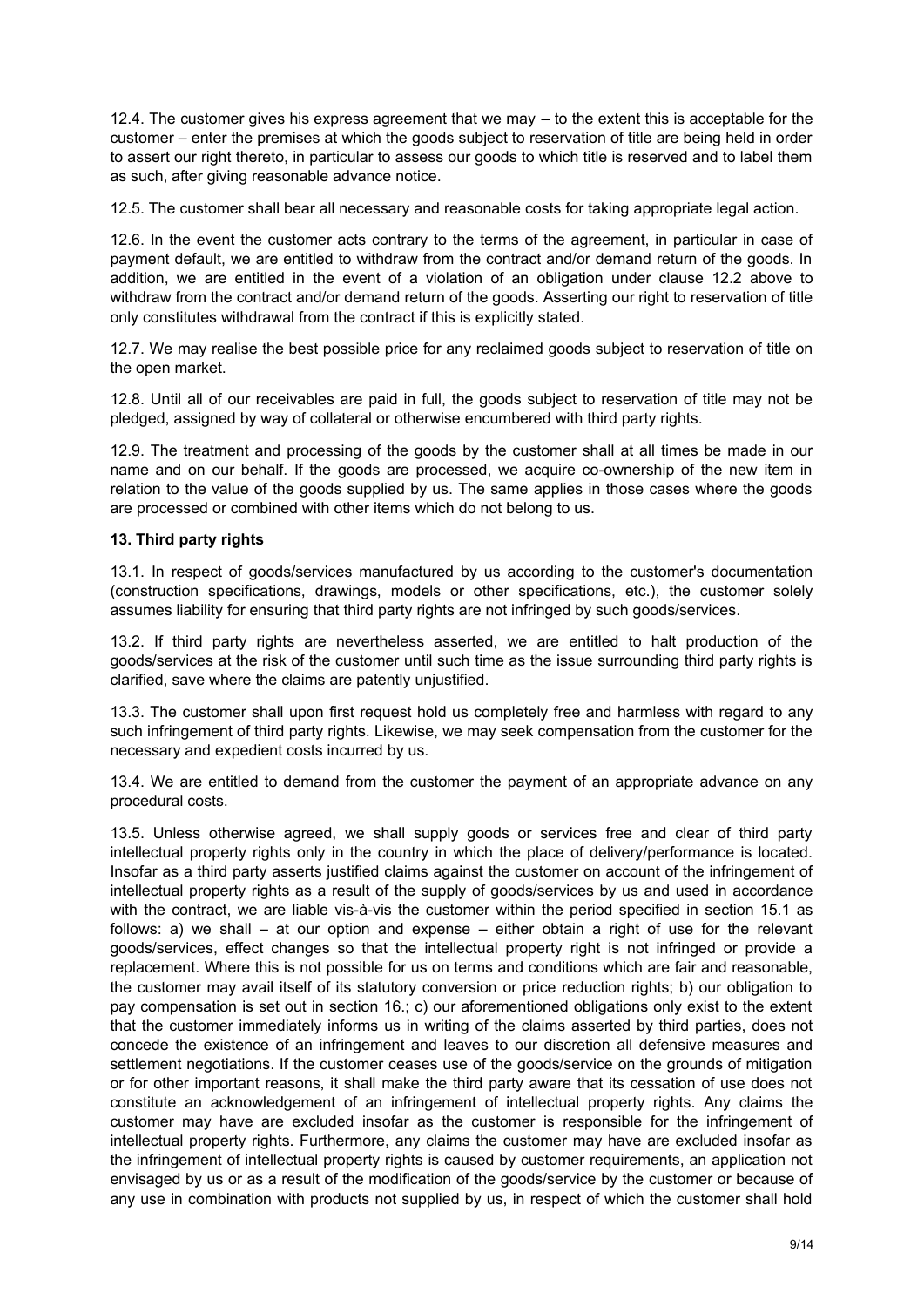us free and harmless in this regard. In the case of infringements of intellectual property rights, the provisions set forth in sections 5.6, 15.1 and the final sentence of 15.2 apply mutatis mutandis to the claims of the customer that are governed by 13.5 a).

## **14. Our intellectual property**

14.1. All rights, in particular industrial property rights, copyrights, know-how and/or other intellectual property rights, to the products/works produced and/or supplied by us and their manufacturing processes, their application and/or the associated processes, as well as to components, plans, sketches, descriptions, drawings, manuals, assembly instructions, calculations, cost estimates, offer concepts and other technical documents, as well as samples, prototypes, catalogues, brochures, illustrations, offers and the like, as well as commercial and/or technical information, are and remain our exclusive property and we reserve all rights thereto. With the exception of the right to use the product/work in its specific composition and design as acquired from us in the manner intended for use, our customer is not granted any rights whatsoever, in particular no further rights of use or licensing rights.

Unless the product/work is intended for resale by our customer, our customer is exclusively entitled to these rights and they are not transferable and/or sublicensable.

14.2. If we provide our customer with manuals, user documentation or comparable instructions, they are made available solely as an aid to ensure the proper use of the product/work. Our customer is not entitled to use these documents in any way that exceeds their use for the use of the product/work; in particular, our customer is not entitled to exploit, reproduce, distribute, process or modify them or make them available, in any form and on any data carrier whatsoever, and regardless of whether they are known or not at the time of the conclusion of the contract.

14.3. Should a product (work) be manufactured by us based on design information, drawings, models or other specifications provided by our customer and/or if for this reason we have an action brought against us by a third party alleging an infringement of patent, trademark or design protection rights or copyrights or other intellectual property rights, our customer shall expressly indemnify and hold us entirely free and harmless with respect thereto.

14.4. All rights to benefits, knowledge, developments, inventions, etc., arising within the context of or in connection with the services provided by us, irrespective of whether our customer was involved in the provision of services in any way, are our exclusive and unrestricted property. Any rights arising on the part of our customer are automatically transferred to us at the time at which the benefits, knowledge, developments, inventions, etc., arise or come into being, and in this regard we are also entitled to the exclusive rights of use (to the work). In particular, we also have the exclusive right to file applications for the registration of property rights. Our customer may not assert any rights whatsoever, in particular rights of prior use, with regard to applications for the registration of property rights.

14.5. Our customer is not entitled to remove or modify our trademarks, signs and/or other affixed notices.

14.6. If at the customer's request we approve the transmission or disclosure of our documents to the customer's buyers, our customer shall notify its buyers of our aforementioned rights and require them to comply with and impose the above provisions on others. This concerns in particular the obligation to require any further buyer to comply with the above provisions. In the event of non-compliance, our customer is liable for the conduct of its customers to the same extent as it is for its own conduct.

### **15. Warranty (liability for defects)**

15.1. The place of performance under the warranty is the original place where goods/services are supplied. Any return of defective goods requires our prior written consent. If we give our consent, the goods shall be delivered to the plant/warehouse originally commissioned by us with the supply of the goods/services. Goods returned without our prior written consent will not be accepted or will be returned to the sender at its expense. The warranty period for our goods/services is one year from the transfer of risk.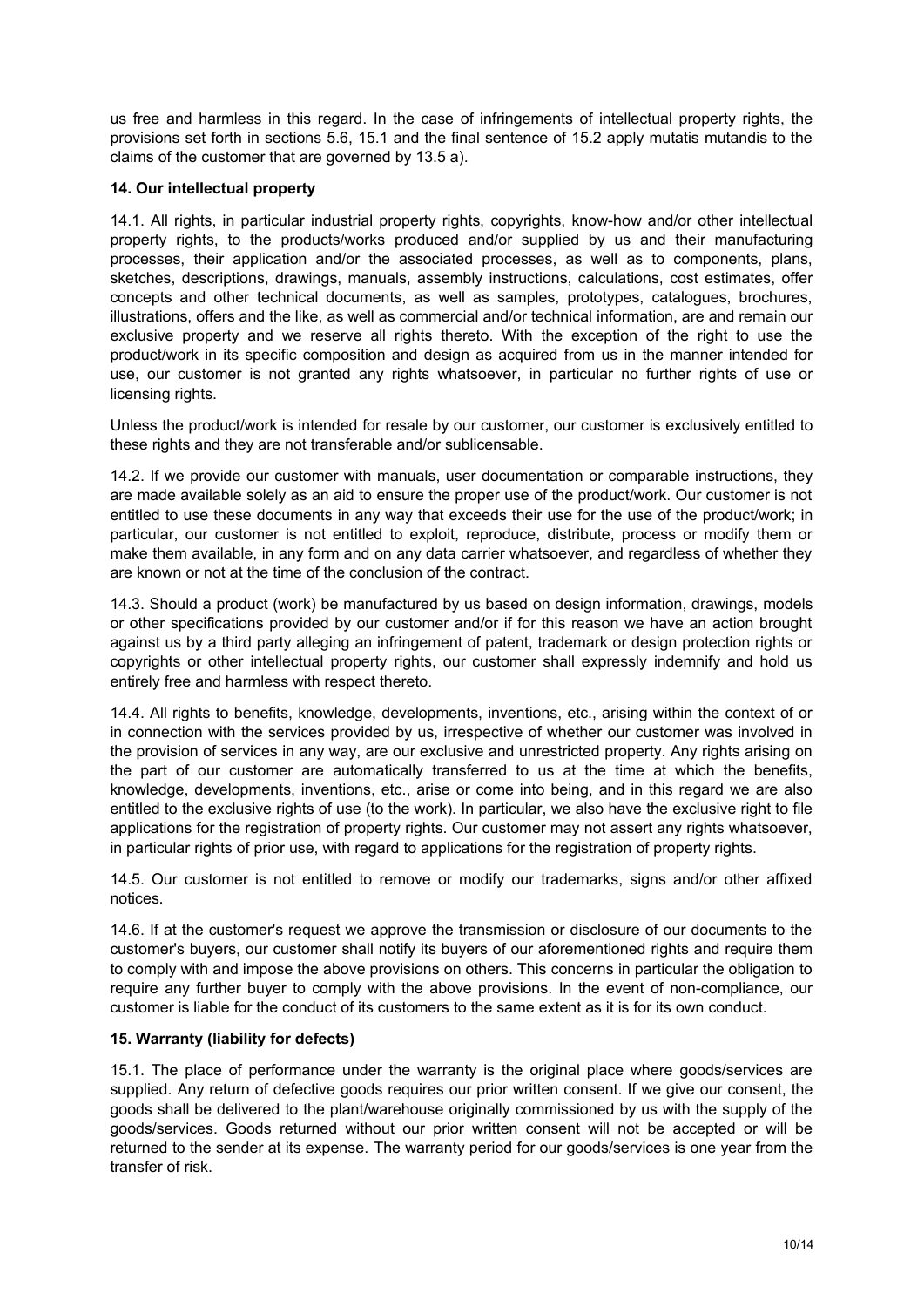15.2. Subject to compliance with the agreed payment terms in accordance with the following provisions, we are only under an obligation to remedy any defect that impairs functionality due to a fault in construction, material or workmanship if it can be shown to have already existed at the time of the transfer of risk. A defect regarding the material and/or workmanship is solely deemed to exist if and to the extent that the goods/services do not have the properties and characteristics expressly agreed upon in the contract. All ancillary costs incurred in connection with rectifying the defect (such as, for instance, costs of transportation, disposal, travel and travel time) are for the customer's account.

15.3. The correction of a defect alleged by the customer does not constitute an acknowledgement of the existence of a defect.

15.4. The customer shall at all times be required to prove that the defect was already present at the time of the handover.

15.5. The warranty claims of the customer require the customer to have duly fulfilled its examination obligation and its duty to give notice of defects. Furthermore, the item in respect of which notice of defects is given must in any event be left in a completely unaltered state. If the item to which the objection relates has been altered, the assertion of any warranty claim by the customer is excluded unless it can be demonstrated that we acted with intent or as a result of gross negligence. The customer must immediately examine our goods/services for defects (even in the case of the partial supply of goods or services) and notify us of any defects found without undue delay, but within one week of receipt of the goods/services at the latest, otherwise the assertion of any warranty claims for defects and other liability claims is likewise excluded. Latent defects shall be notified to us without undue delay, but no later than one week following their discovery, otherwise the assertion of any warranty claims for defects and other liability claims is likewise excluded.

15.6. If the assertions made by the customer regarding alleged defects are unjustified, the customer shall compensate us for any expenses we incur in determining the absence of defects or correcting faults at our standard rates of remuneration.

15.7. We are entitled to carry out, or have carried out, any inspection we deem necessary, even if this renders the goods or workpieces unusable. In the event such an inspection shows that we are not responsible for having caused any faults, the customer shall bear – for adequate compensation – the costs incurred for such an inspection.

15.8. We provide a warranty for defects in our goods/services initially at our option by means of improvement or replacement. If improvement and replacement are not possible or feasible, the customer may demand a reduction in the price or, provided it does not concern defects of a minor nature, cancellation of the contract, at its option. The necessary manpower, energy and rooms shall be provided by the customer free of charge upon our request and the customer shall cooperate as required under section 7.

15.9. We shall be allowed at least two attempts at improvement or replacement on the part of the customer.

15.10. The warranty period is not extended or interrupted by improvement and/or replacement. With regard to new parts used within the context of improvement and/or replacement, any independent warranty for defects irrespective of the legal grounds therefor is excluded.

15.11. If the goods/services are manufactured on the basis of the requirements, drawings, plans, models or other specifications of the customer, we only warrant that we have executed performance in accordance with the agreement. We assume no liability for defective delivery and performance on the part of our subcontractors, provided that the subcontractors in question have only been engaged by us at the request or behest of the customer.

15.12. The customer shall cease any and all use or processing of the defective goods/services, which risks further damage or prevents or makes it more difficult to identify the cause of the defect, insofar as this is not unreasonable.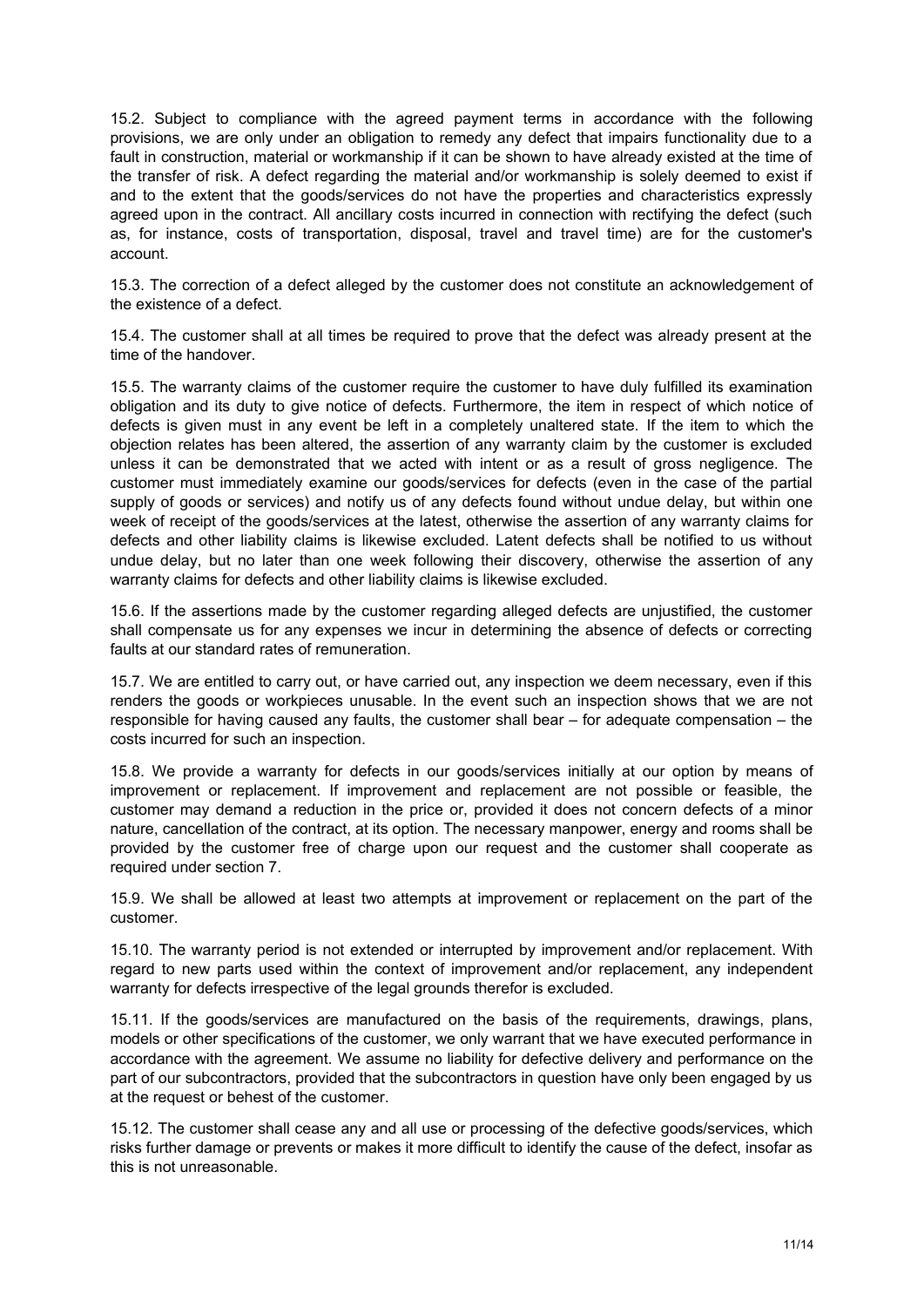15.13. The warranty does not apply to and/or all other liability on our part is excluded for faults resulting from any arrangement and/or assembly or installation not undertaken by us, from inadequate equipment, any non-compliance with assembly requirements and/or operating requirements and/or installation requirements, certification or approval notices, terms and conditions of use and/or maintenance, or from faults resulting from any overloading of the parts in excess of the values specified by us, and from the negligent, improper and/or incorrect treatment or storage and/or use of unsuitable operating consumables, and/or from faulty assembly, operation or maintenance. Further, we give no assurance and assume no liability for damage or injury attributable to the actions of third parties, to atmospheric discharges and/or to electrical, electronic and/or chemical influences. The warranty does not relate to the replacement of parts subject to natural wear and tear.

15.14. The warranty lapses immediately if the customer itself or a third party not expressly authorised by us makes changes to, repairs or carries out maintenance on the items supplied without our written consent.

15.15. In case of defects other than the defects in title regulated under section 13.5, the provisions of this section 15 apply mutatis mutandis.

15.16. Our liability for defects is comprehensively regulated in this section 15. Any further warranty for defects on our part, irrespective of the legal grounds therefor, is hereby excluded.

#### **16. Liability and limitations on liability**

16.1. In cases of slight negligence, any liability on our part and in respect of our employees, contractors or other vicarious agents ("people") is excluded for damage to property and financial loss, irrespective of whether it concerns direct or indirect damage, lost profit or consequential damage, damage due to delay, impossibility, positive breach of an obligation or breach of contract, culpa in contrahendo, or due to defective or incomplete performance or any damage resulting from third party claims against the customer. The injured party at all times bears the burden of proving gross negligence or wilful intent. To the extent our liability is excluded or limited, this also applies to the personal liability of our employees.

16.2. The aforementioned limitations on liability do not apply if the damage results from dangers that neither are typical for the legal relationship nor were foreseeable given the special circumstances of the individual case.

16.3. Our goods/services only offer the level of safety that can be expected on the basis of authorisation regulations, operating instructions, our regulations on the handling of the goods and/or use of the services – in particular with regard to any compulsory inspections – and other instructions given.

Should the customer itself be made liable under the Austrian Product Liability Act (*Produkthaftungsgesetz*) or corresponding foreign legislation, it shall expressly waive any right of recourse against us, in particular within the meaning of Section 12 of the Austrian Product Liability Act or corresponding provisions of foreign legislation unless it can be shown that we were grossly negligent in this regard.

16.4. We are under no obligation to check that any documents provided to us (plans, drawings, sample calculations, technical descriptions, official authorisations, etc.) and/or materials or instructions given or issued to us are correct, suitable and compatible with the goods/services which have been ordered. The customer guarantees their accuracy, suitability and compatibility. Furthermore, we are not obliged to carry out any special checks or take measurements (of preliminary work undertaken by third parties, of existing tools, machines or structures, etc.). We are not subject to a duty of inspection, warning and/or notification with regard to factors or circumstances of a technical or factual nature which fall outside of our agreed scope of services or the services offered. We assume no liability for any negative consequences resulting from the obvious or obscured unsuitability of documents, data, materials and/or incorrect instructions provided by the customer. We assume no liability for any fault on the part of our subcontractors, provided that the subcontractors in question have only been engaged by us at the request or behest of the customer.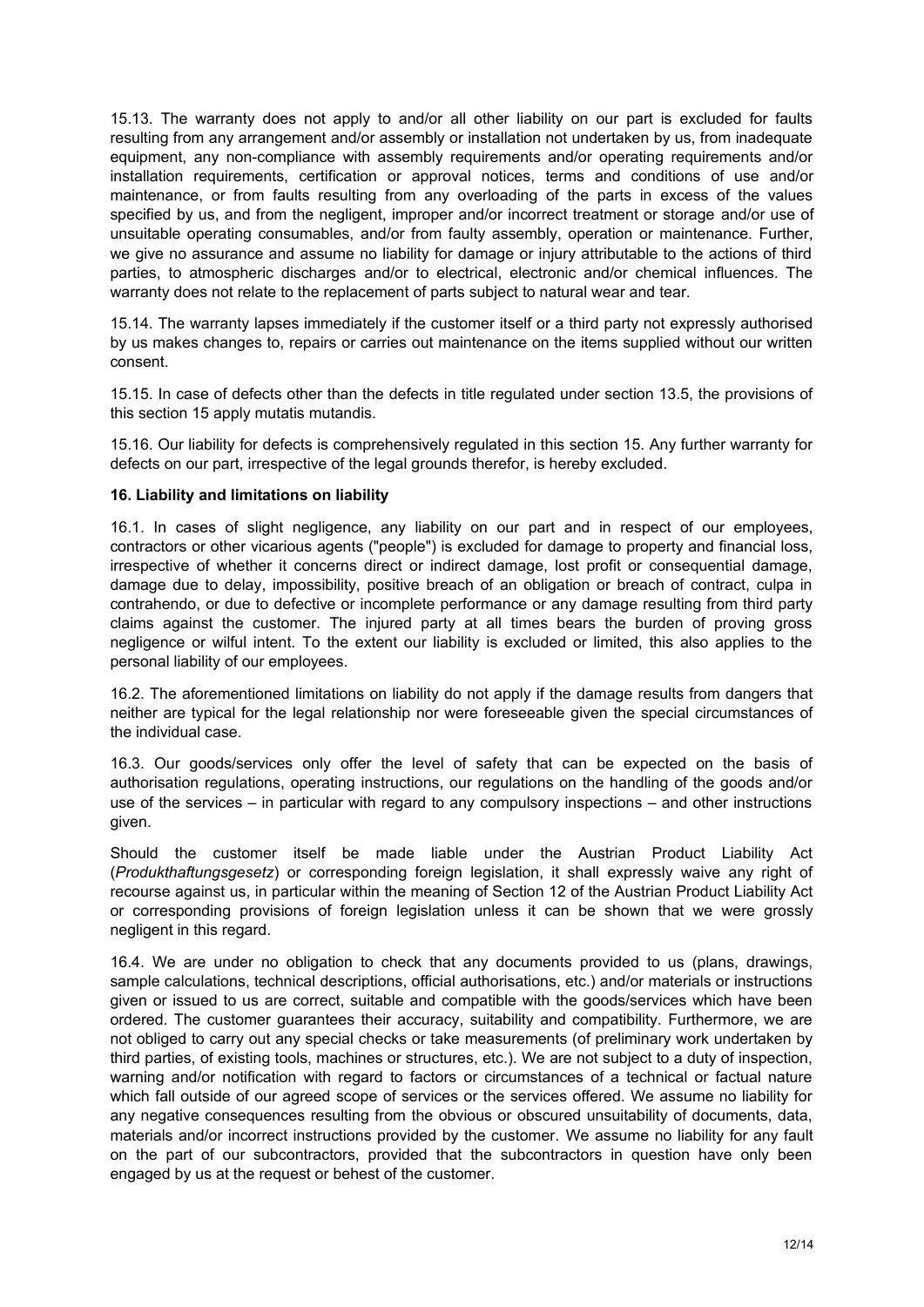16.5. All liability claims which are deemed to exist against us on their merits are limited in terms of amount to the net value of individual goods/services substantiating the liability claim in question or to the actual cover provided under any insurance policy taken out by us, whichever is the greater.

16.6. Any liability claims against us lapse 12 months after provision of our goods/services; in the case of tortious liability, from the time of knowledge, or in the case of grossly negligent ignorance, from the time of the circumstances giving rise to the claim and the person liable to pay damages.

16.7. The aforementioned limitations on liability also apply with regard to damage caused to property entrusted to us for processing purposes.

16.8. Through appropriate training, instructions and documentation, the customer shall ensure the proper use of our products in its applications. In so doing, the guidelines specified by us shall be observed and adhered to. We are not subject to any duty to check or warn the customer with respect to the purpose for which the customer intends to use the products supplied by us. If and to the extent that the customer's business segment is subject to procedural, environmental and/or safety guidelines, standards or conditions, the customer shall take them into consideration and/or ensure their compliance and the operation of the product supplied in the context of its product and/or business and it shall indemnify and hold us free and harmless in this respect from and against third party claims.

16.9. Unless otherwise specified in these General Terms and Conditions, our liability is comprehensively regulated in this section 16. Any further liability on our part, irrespective of the legal grounds therefor, is excluded.

### **17. Reorders and the scrapping of tools**

17.1. The parts produced by us can be reordered by the customer for up to a maximum of 10 years after the series discontinuation date. It is only possible to place an order with a minimum purchase quantity of 50 units. In general, reorders cannot be supplied at the price applicable to the original series; rather, prices shall be negotiated with us separately. If a separate price agreement cannot be reached, we are entitled to invoice the costs actually incurred by us plus a reasonable surcharge for profit as is customary in the industry.

17.2. Irrespective of ownership, all part-specific production equipment will be stored by us for a maximum of 10 years. Such production equipment can also be scrapped earlier at the express written request of the customer. Scrapping costs are not included in the costs for the goods/services offered by us. The scrapping costs actually incurred shall be paid by the customer. The customer shall bear the costs incurred for storage and insurance of the production equipment until scrapped. We are liable within the scope of section 16 above in the event of damage to or destruction of the production equipment.

### **18. Severability**

Should a provision of the agreement be or become ineffective, either in whole or in part, the permissible provision which comes closest to the economic purpose of this provision shall be deemed to have been agreed. This also applies if a provision is deemed ineffective due to a measure of performance or time denominated in the agreement; in such cases, a measure of performance and time which comes closest to that intended and which is legally permissible replaces the one originally agreed. This is without prejudice to the remainder of the agreement. The same applies to any omissions in this agreement that need to be rectified.

### **19. General**

19.1. This agreement is solely subject to and construed in accordance with Austrian law.

19.2. The conflict-of-law rules of private international law are excluded.

19.3. The place of performance for our contractual obligations is the plant/warehouse commissioned by us with supply. The place of performance for all customer obligations is Molkereistraße 4, Ried im Innkreis, A-4910.